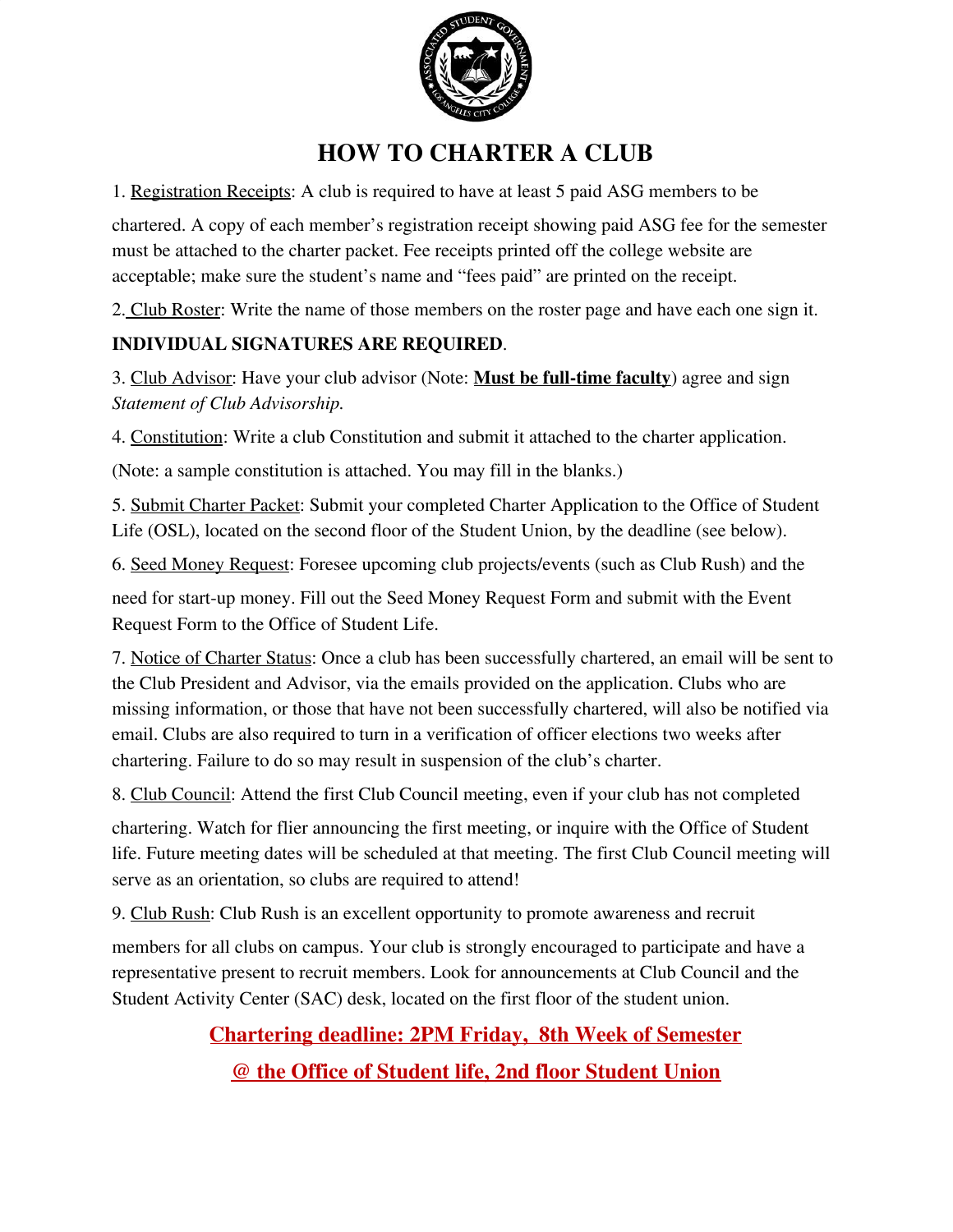

# **Los Angeles City College Associated Student Government**

# **CHARTER APPLICATION**

| Day of Meetings: Monday Tuesday Wednesday Thursday Friday |  |
|-----------------------------------------------------------|--|
|                                                           |  |
|                                                           |  |
|                                                           |  |
|                                                           |  |

Frequency:

| Weekly | Bi-weekly (Twice a | Bi-monthly (Twice a   Monthly |  |
|--------|--------------------|-------------------------------|--|
|        | week)              | month)                        |  |
|        |                    |                               |  |

**Projects planned for the semester:**



**Completed charter application must be submitted to the Office of Student Life, located on in the Student Union Building, 2nd floor) by: FRIDAY, 2PM, of the 8th week of the semester NO EXCEPTIONS**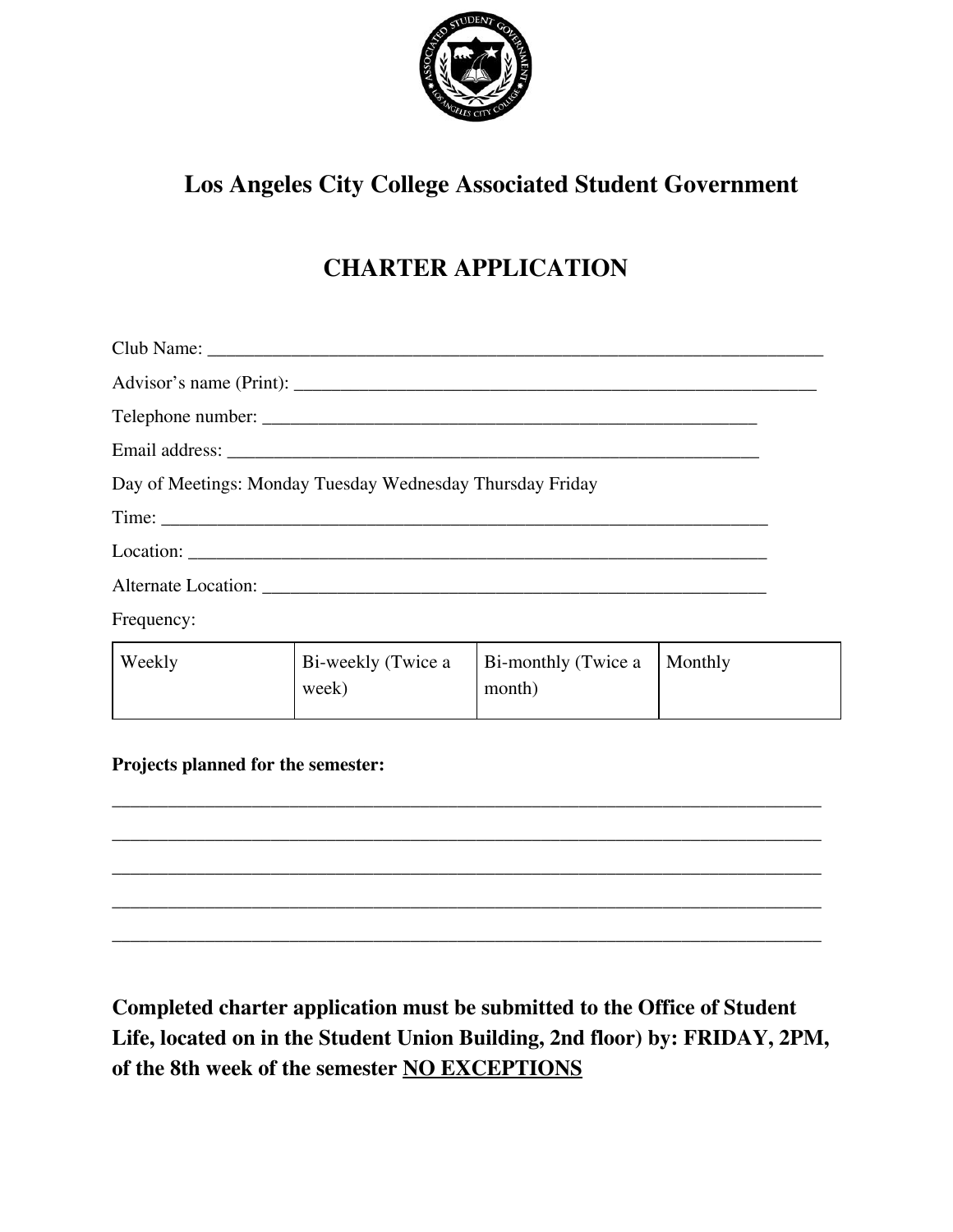

# **Los Angeles City College Associated Student Government**

# **ROSTER OF CLUB MEMBERS**

By signing below we certify that we are chartering members of the Club, and by signing below, we also acknowledge that we will abide by the Club Council (CC) Code, statement of club advisorship and College Facilities Use policies. This also certifies that the CC Rep and Delegate is the designated representative to the ASG Service Office and Student Activities Office and is responsible for booking events and conducting general club business.

### **Printed Name Signed Name Phone Number Email address Student ID**

*A copy of the above listed members' fees receipts must be attached, showing proof of paid current ASG membership. Receipts printed off the internet are acceptable.*

| <b>Printed Name</b> | <b>Signed Name</b> | <b>Student ID</b> |
|---------------------|--------------------|-------------------|
|                     |                    |                   |
|                     |                    |                   |
|                     |                    |                   |
|                     |                    |                   |
|                     |                    |                   |
|                     |                    |                   |
|                     |                    |                   |
|                     |                    |                   |
|                     |                    |                   |
|                     |                    |                   |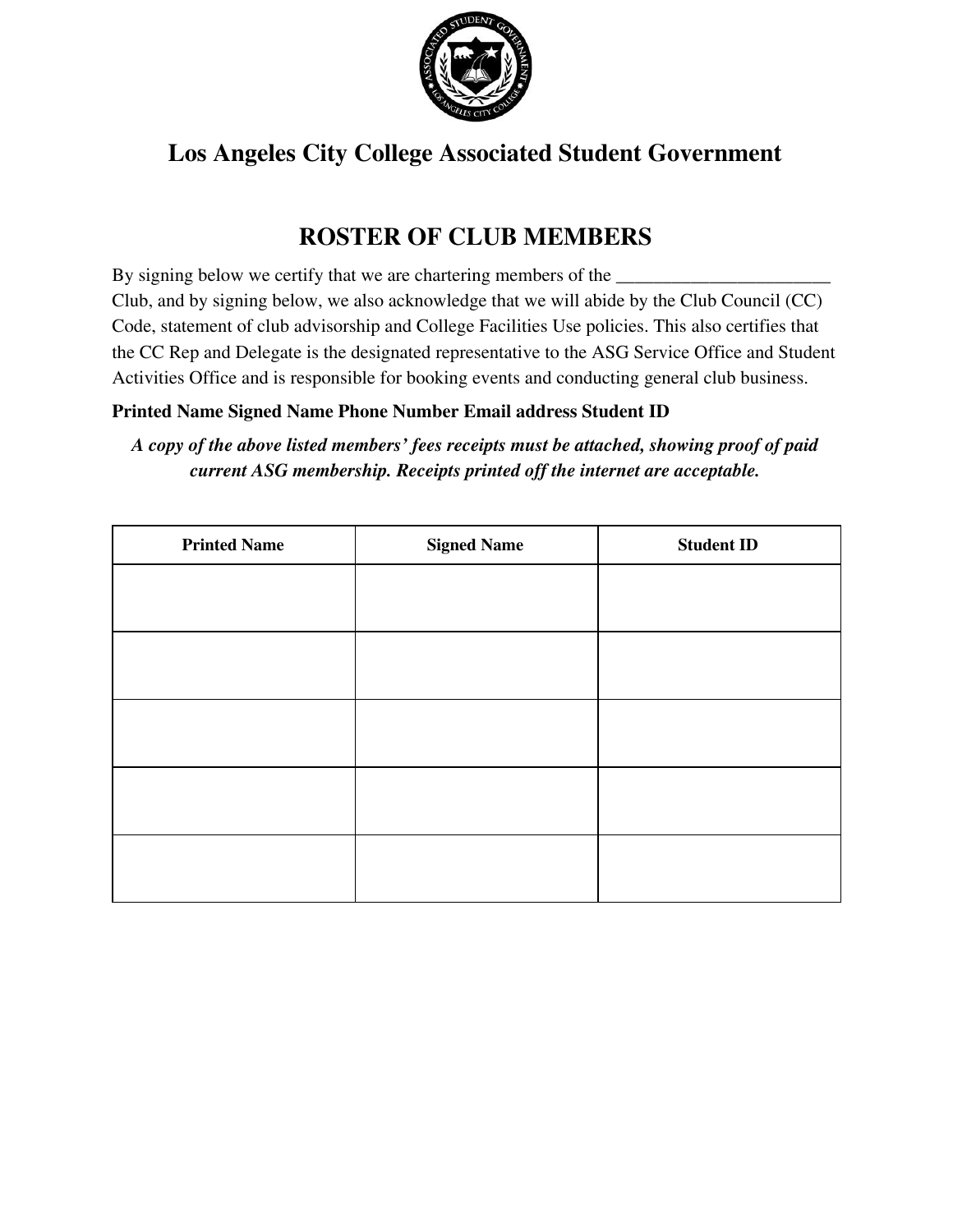

### **Los Angeles City College Associated Student Government**

### **STATEMENT OF CLUB ADVISORSHIP**

### **Advisor's Responsibilities:**

- 1. To approve all club requests for activities and use of facilities on campus
- 2. Must be present at all club meetings and activities (S-reg 1, Article 5.D)
- 3. To advise club members on policies and procedures for organization, activities and operation
- 4. To approve all requests for club fundraisers and expenditures
- 5. To provide continuity for club's operations during transition periods.

This statement confirms my agreement to serve as an advisor to the \_\_\_\_\_\_\_\_\_\_\_\_\_\_\_\_\_\_\_\_\_\_\_

Club for the Winter/Spring/Summer/Fall semester of the year \_\_\_\_\_\_\_\_\_\_\_\_\_\_\_\_\_\_\_\_\_\_\_\_\_\_\_